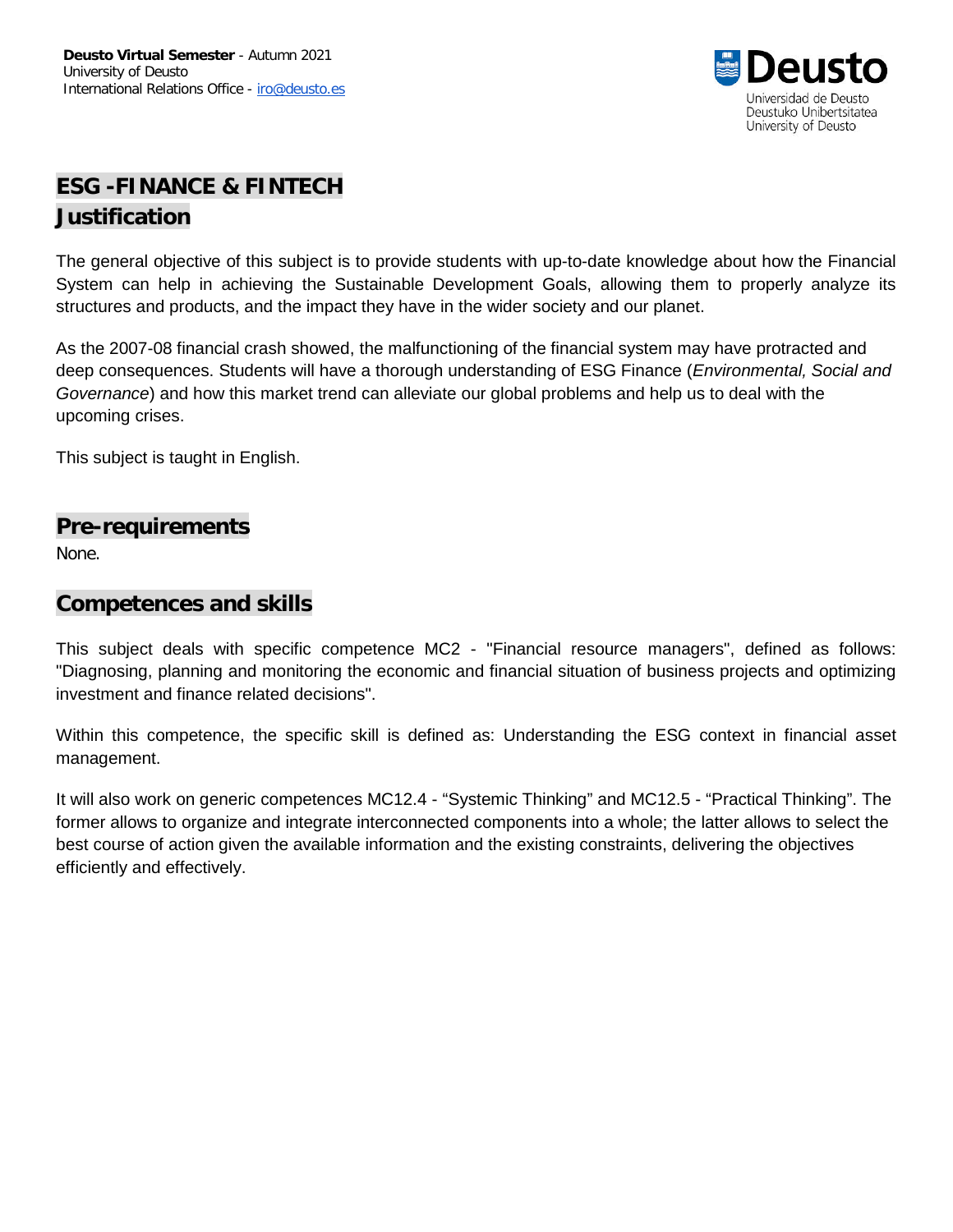

## **Contents**

- 1. Socially Responsible Investing
	- International reports and organizations
	- CSR practices
	- SRI strategies
	- Information sources
- 2. Performance of financial instruments
	- Funds, Indices, Stocks and Bonds
- 3. Ethical perspective in finances: conceptual approach
	- Networks, reporting, lobbying
	- Ethical aspects on the European debate about Taxonomy
	- Risk vs. Impact Appetite Framework
- 4. The role of the circular economy.
	- Environmental impact of organizations
	- Industrial Ecology and circular economy
	- Environmental management
- 5. Fintech:
	- Trends and new platform business models
	- Traditional payment methods: bank cards, networks of means of payment
	- New payment methods: EMV Contactless, NFC, Mobile payment, wearables of payment
	- Self-sovereign Identity, Digital Identity applied to Fintech and its link with KYC and AML
	- Bitcoin and cryptocurrencies
	- Blockchain, fundamentals.
	- Decentralized Finance
	- Token Economy

### **Learning strategy**

The learning methodology will be based on the Deusto model (MAUD), which uses contextualization, reflexive observation, conceptualization, active experimentation and evaluation.

- There will be two 1-hour lectures per week, to be conducted remotely.
- It will use different resources (for instance, videos, official documents...)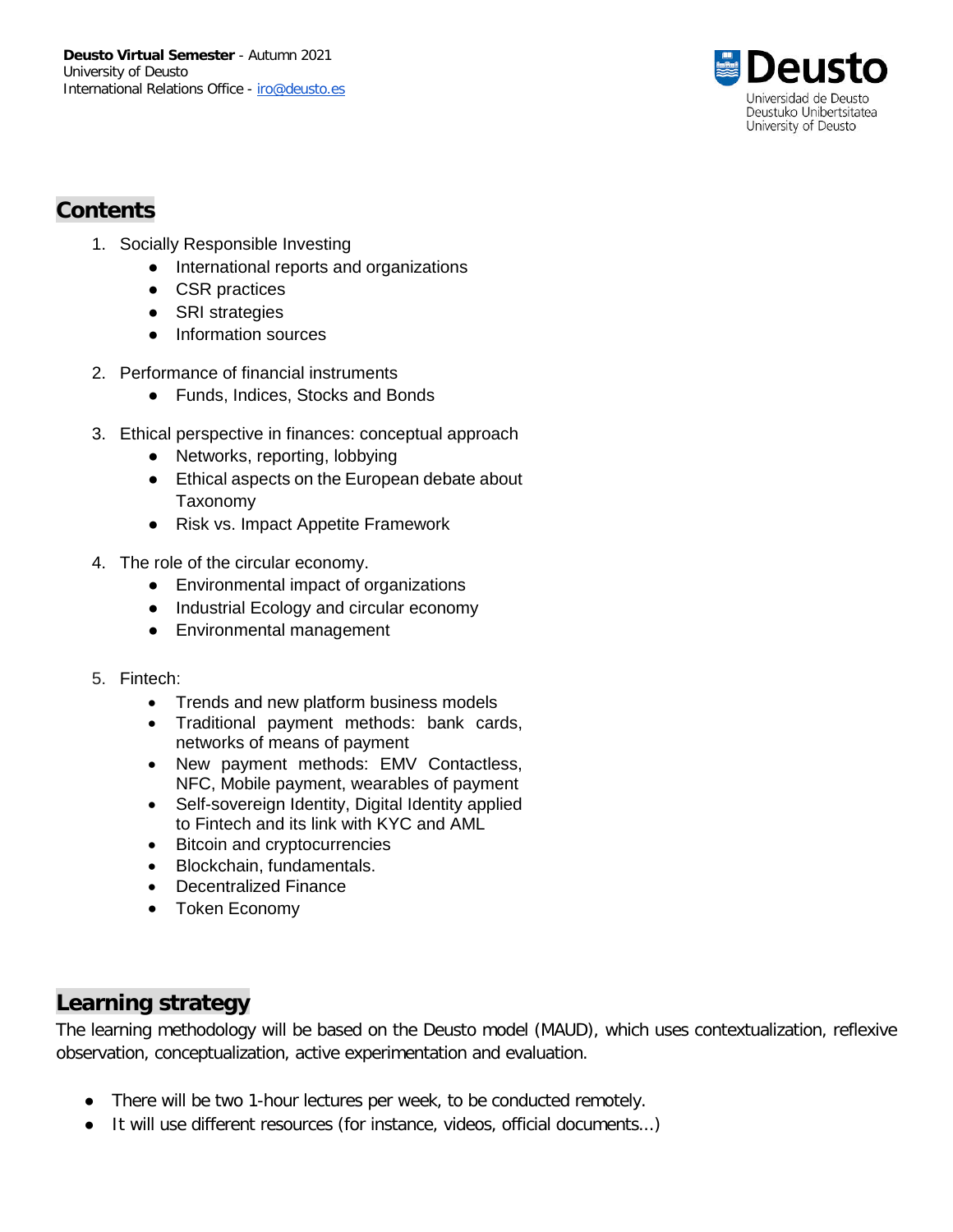

- There will be case solving and debates during some of the lectures.
- Individual and group meetings with the professor to solve doubts.

#### **Evaluation system**

The evaluation of the subject will be carried out through five components:

- A group assignment on the financial system, and its likely future. 30% of the final mark.
- A group assignment on current topics of sustainable finance. 30% of the final mark.
- A group assignment on ethical banks. 15% of the final mark.
- A group assignment on circular economy. 15% of the final mark.

All these assignments will evaluate both the specific skill and one of the generic skills.

● 10% of the mark will be allocated to class participation

- IMPORTANT: The grade of the course will have to be over 5 (out of 10) to get a pass. Besides, no assignment can have a mark below 4 (out of 10), otherwise the whole course will get a fail.

### **References**

During the course both official and other reliable internet sources will be used, together with academic research on the topic. Among others, students will use the following:

- BIS (2020): *The Green Swan. Central Banking and Financial Stability in the age of Climate Change,*  Bank of International Settlements, Basel, Switzerland.
- CARNEY, M. (2015): Breaking the tragedy of the Horizon. Climate change and financial stability, speech at Lloyd's of London, Bank of England, London, UK. Video.
- CASSIS, Y. (2011): The shaping of Modern Finance, Oxford University Press, New York, USA.
- LARREINA, M. (2018): "Overcoming Recklessness in Finance and the Urgent Need for Strengthening Ethics", *Revista Portuguesa de Filosofia,* 74 (2-3), pp. 409-450.
- BADÍA, G., CORTEZ, M. C., & FERRUZ, L. (2020). Socially responsible investing worldwide: Do markets value corporate social responsibility? *Corporate Social Responsibility and Environmental Management*, 1–14. *In press*.
- <http://www.gsi-alliance.org/>
- <http://www.eurosif.org/our-network/gsia/>
- Zero to One: Notes on Startups, or How to Build the Future by Peter Thiel with Blake Masters. The Four Steps to the Epiphany by Steve Blank
- https://www.ftpartners.com/fintech-research